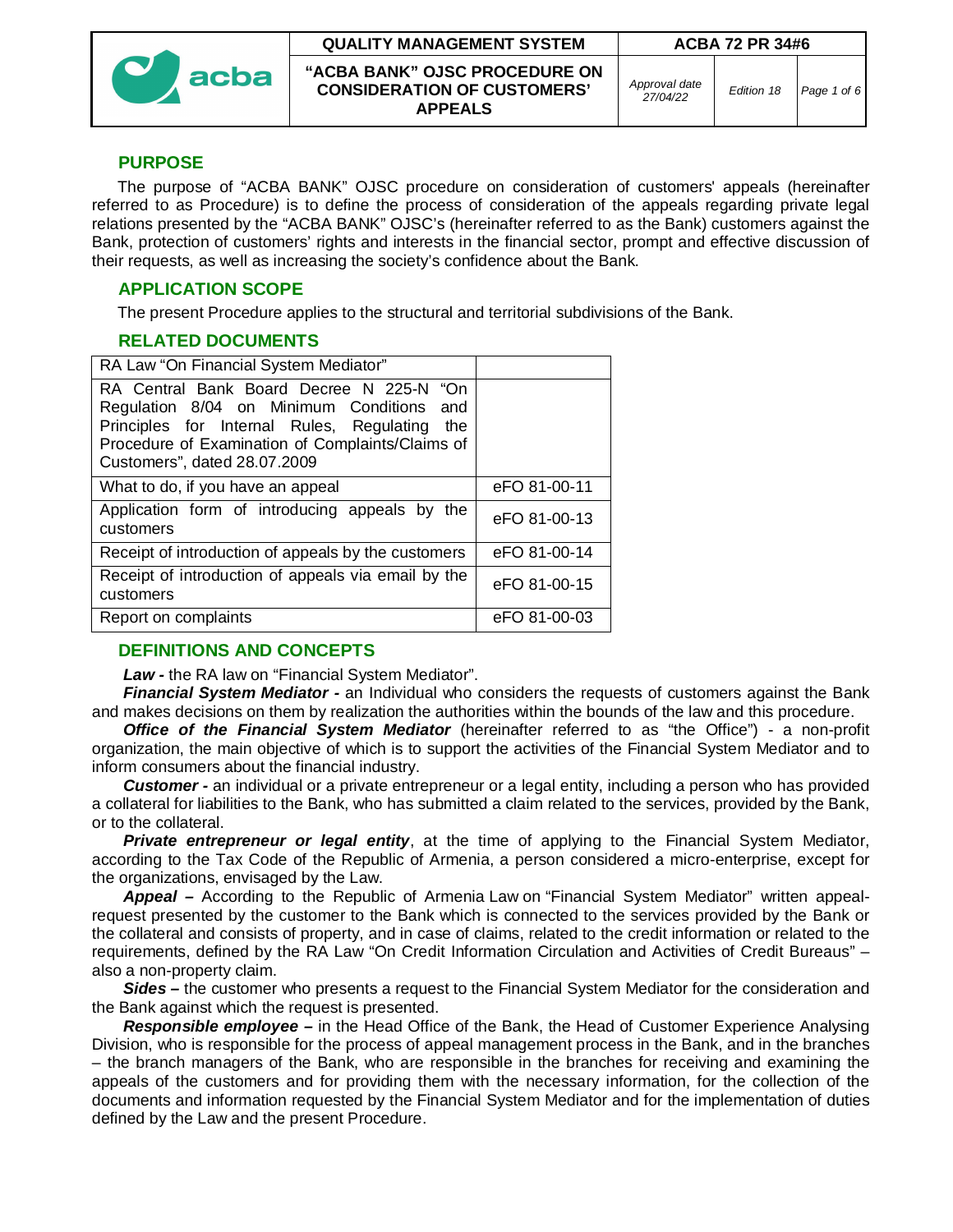



**"ACBA BANK" OJSC PROCEDURE ON CONSIDERATION OF CUSTOMERS' APPEALS**

# **DESCRIPTION OF THE PROCESS**

## **CHAPTER 1. THE PROCESS OF PRESENTING THE APPEALS**

1.1. The customer has right to apply to the Bank regardless of whether such right is envisaged by the contract signed between the Bank and the customer or not. The agreement or provision limiting the customer's right to apply to the Bank is null.

1.2. The Bank is obliged to consider the customers' appeals if it has been presented within one year starting from the moment, the customer knew or could know about the violation of his/her right.

1.3. The customer is considered to have submitted a complaint/claim to the Bank, in case the customer's complaint/claim was submitted by the Office with the consent of the customer. The procedure for submitting customer complaints/claims to the Bank through the Office shall be established by the Board of trustees of the Office. This procedure is published on the official website of the Office.

1.4. No fee is being charged by the Bank from the customer for accepting, considering and making a decision on the request.

1.5. The customers' appeals are received both personally by the employees in the Bank's Head office or in the branches and by email by sending the appeal to the Bank's e-mail address, which is acba@acba.am or via post. Moreover, the function of receiving and discussing the customers' requests can't be made by the employee who has been directly involved in the process of providing services to the customers.

1.6. Each employee of the branch, who has received an appeals or has been informed by the customer about the customer's wish to present an appeal, accompanies the customer to the Responsible employee as well as provides the customer with the information on communication means with the Responsible employee (phone, e-mail, etc.).

1.7. The Responsible employee orally informs the customer who wishes to present an appeal about the following:

a) The customer may submit the Appel in a written form in person, via post or by email, by sending it to the email acba@acba.am of the Bank.

b) The customer can obtain the copy of the present Procedure.

1.8. The Responsible employee provides the customer wishing to present the appeal with the following materials:

a) The document What to do, if you have an appeal eFO 81-00-11, filled by the Bank,

b) Application form of introducing appeal by the customer eFO 81-00-13.

1.9. In case the appeal is received personally, in the branches – the Responsible Employee, and in the Head Office of the Bank – the employee of the administration of the Chief Executive Officer provides the customer with a receipt eFO 81-00-14, whereas in case the appeal is received through an e-mail, the Bank sends a receipt eFO 81-00-15 to the customer's e-mail address. The latter two certify the fact that the appeal has been received.

1.10.In case of receiving the Appeal via the Office and replying to it electronically, the Bank shall send the Receipt of introduction of appeals via email by the customers eFO 81-00-15, verifying the receipt of the Appeal immediately upon the receipt, but not later than the next working day, to the customer's email, known to the Bank, or to the customer's email, specified in the Appeal, received through the Office. Moreover, in this case the Receipt shall also indicate the Appeal (input note) identification serial number.

1.11. The application form of introducing appeal by the customers eFO 81-00-13 must be formed in written form on behalf of the Bank's Chief Executive Officer (CEO) and must include:

a) the name, surname of customer,

b) residence/location address and contact information (for example, email, phone number),

c) the size of property demand (if available),

d) the content of the appeal (circumstances on which the request is based),

e) the date of submitting the appeal,

f) in case of a private entrepreneur or legal entity customer, a reference, issued by the tax authority at the time of applying to the Bank, in accordance with the Tax Code of the Republic of Armenia, on being considered a micro-enterprise,

g) the signature of customer, and in case of a legal entity – the signature of the person, representing the company.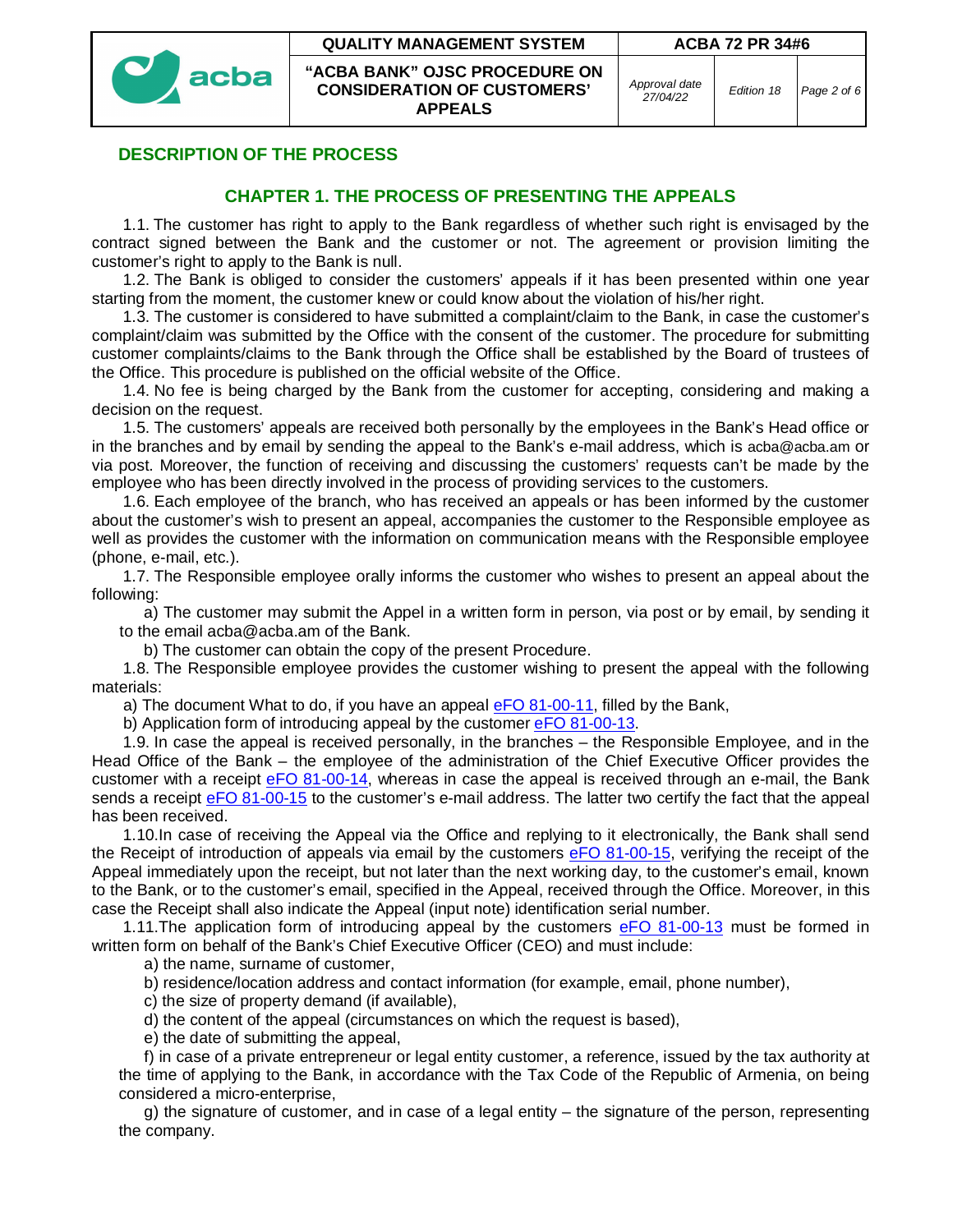| acba | <b>QUALITY MANAGEMENT SYSTEM</b>                                                      | <b>ACBA 72 PR 34#6</b>    |            |             |
|------|---------------------------------------------------------------------------------------|---------------------------|------------|-------------|
|      | "ACBA BANK" OJSC PROCEDURE ON<br><b>CONSIDERATION OF CUSTOMERS'</b><br><b>APPEALS</b> | Approval date<br>27/04/22 | Edition 18 | Page 3 of 6 |

1.12.The appeal may be signed by the customer's representative. In this case the power of attorney, assuring authorities of representative, as well as the copy of the identification document of the customer's representative, shall be attached to the request.

1.13. In case of receiving oral appeal of the customer in the Bank's Head office, in the branches and/or by telephone, the employees orally present the information defined in section 1.7 of the present Procedure as well as provides the customer with the information on where the customer may acquire the information defined in section 1.8 of the present Procedure.

1.14. After receiving the appeal by email via acba@acba.am the staff of CEO forwards the email to the e-mail address law.businessprocesses@acba.am of the Legal department not later than 1:00 PM the next working day. After receiving the e-mail, on the same day before 6:00 PM the Legal department sends the "Receipt of introduction of appeal via email by the customers" eFO 81-00-15 to the same e-mail address of the customer from which the appeal has been received.

1.15. If the Appeal has been received via another email of the Bank, receiving the email, the responsible for the given email shall immediately send it to acba@acba.am, after which the process is performed by the procedure, established under Clause 1.13 of this Procedure.

1.16. The verbal complaints, presented by the customers, are considered as comments and their discussion is performed according to "ACBA BANK" OJSC procedure on examination and consideration of opinions, suggestions and comments of customers ACBA 72 PR 21.

### **CHAPTER 2. THE PROCEDURE ON EXAMINING THE APPEALS**

2.1. The appeals received in the branches, if they comply with the definition of "appeal" given in the present Procedure, are considered to be appeals despite the name of the letter (application, demand, appeal, etc.) or absence of the name. On the receiving day the appeals are registered in the register of incoming correspondence, after which they are scanned by the Responsible Persons and sent acba@acba.am e-mail address, to give relevant progress defined by the present Procedure, and the originals are kept in the given branch together with the incoming correspondence. The exceptions are the appeals of the cardholders of the transactions, performed with their cards, the processing of which is regulated by the sequence of actions, specified by "ACBA BANK" OJSC order on issue, provision and service of payment cards ACBA 72 ORD 34.

2.2. The appeals presented to the Head office, including those, received via acba@acba.am, if they comply with the definition of "appeal" given in the present Procedure, are considered to be appeal despite the name of the letter (application, demand, appeal, etc.) or absence of the name, are registered by the Bank's CEO's staff and given to Bank's CEO or his deputy. The exceptions are the appeals of the cardholders of the transactions, performed with their cards, the processing of which is regulated by the sequence of actions, specified by "ACBA BANK" OJSC order on issue, provision and service of payment cards ACBA 72 ORD 34.

2.3. After receiving the customer's appeal, the Bank's CEO or his deputy appoints it to the Head of Legal department. The complaints of the customers, regarding the card services, provided by the Bank, shall be addressed also to the Head of Remote and Digital Bank Services Development Department or to the Head of Retail Business Products Planning and Management Division, and the claims, regarding the credit information or related to it – also to the Head of Back Office Division of the Head Office.

The appointed appeal is addressed by the administration of the Chief Executive Officer of the Bank to the Head of Customer Experience Analysing Division for information.

Head of Legal Department is responsible for defending the rights of the Bank's customers as well as for maintaining relations with the Financial System Mediator.

2.4. Legal Department, Remote and Digital Banking Services Development Department or Retail Business Products Planning and Management Division or Back Office Division of the Head Office, if necessary by involving the corresponding employees of interested subdivisions (in case the appeal is directed to the branch then also the branch manager and the relevant Region Manager), examines the submitted appeal in short terms, gathers and receives necessary interpretations, clarifications as well as documents and information on it. During the discussion process of an appeal the customer may not be asked to present the documents, that:

a) are not necessary for examining the appeal or the presence or absence of related circumstances or for the identification of the customer,

b) are available to the Bank due to the provision of services to the customer, and by the written confirmation of the customer the data defined in them have not been changed.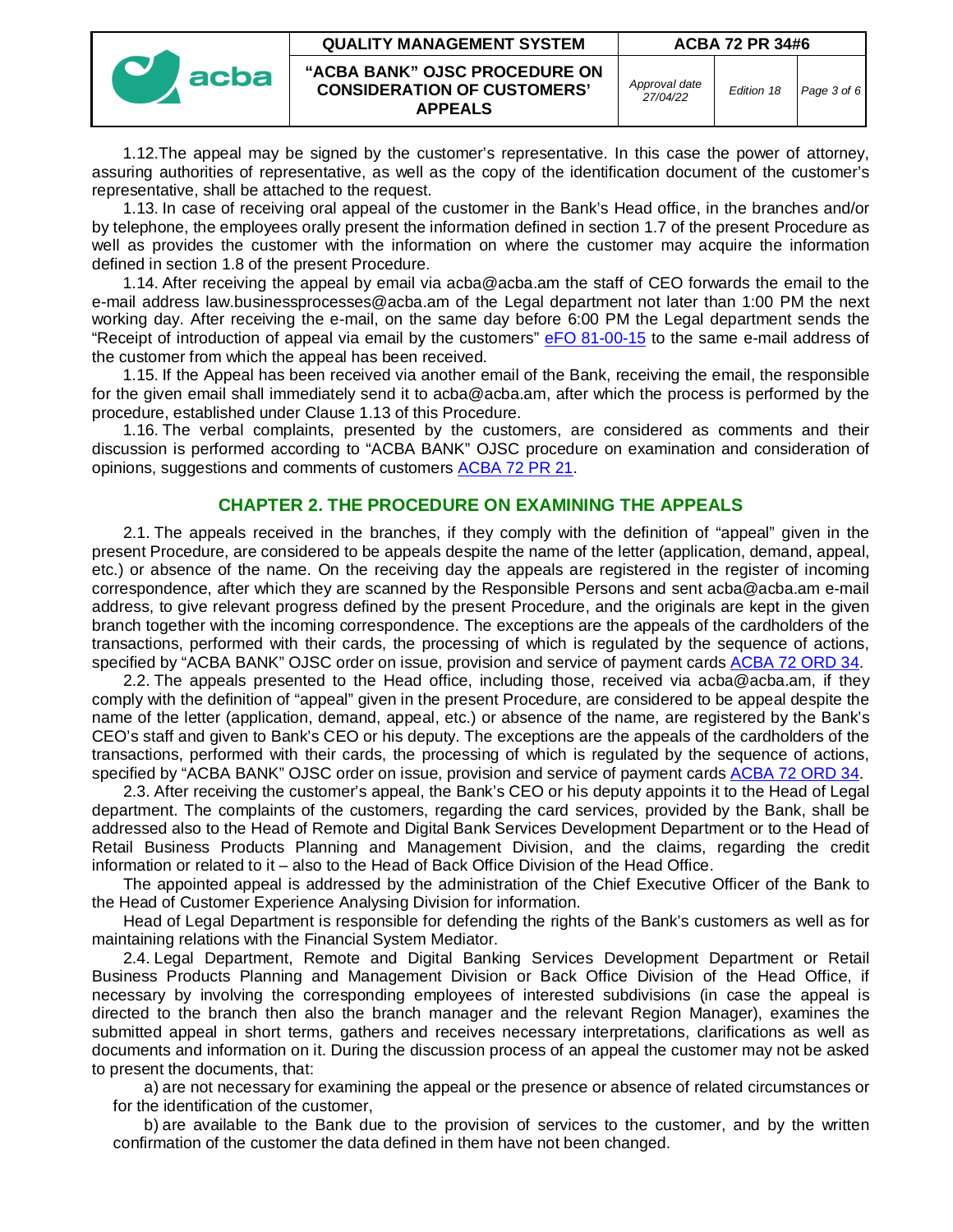|  | <b>QUALITY MANAGEMENT SYSTEM</b> | ACBA 72 PR 34#6                                                                       |                           |            |             |
|--|----------------------------------|---------------------------------------------------------------------------------------|---------------------------|------------|-------------|
|  | acba                             | "ACBA BANK" OJSC PROCEDURE ON<br><b>CONSIDERATION OF CUSTOMERS'</b><br><b>APPEALS</b> | Approval date<br>27/04/22 | Edition 18 | Page 4 of 6 |

2.5. After examining the questions related to the appeal presented to the Bank and gathering the documents and information concerning the operation, the Legal Department submits them to the CEO of the Bank or to the Deputy CEO and explains the drawbacks and/or violations (in case of their existence) committed by the employees of the Bank related to the given appeal or in case of their absence gives profound objections on not satisfying the appeal.

In case of card related appeals, the Remote and Digital Banking Services Development Department or Retail Business Products Planning and Management Division and in case of the claims, regarding the credit information or related to it, Back Office Division of the Head Office, examining the issues, related to the Appeal, and collecting the relevant documents and information, related to the transaction, submits them to the Legal Department.

2.6. By the instruction of the Chief Executive Officer of the Bank or his/her deputy, the Legal Department or Remote and Digital Banking Services Development Department or Retail Business Products Planning and Management Division or Back Office Division of the Head Office shall prepare a written response-letter in the name of the Chief Executive Officer within ten working days upon receipt of the Appeal, addressed to the Customer. The letter includes the following:

a) the bank's exact position on rejecting, satisfying or partially satisfying the customers' appeal,

b) the explanation of the Bank's decision,

c) the details of the subdivision or person responsible for the examination of appeals (the subdivision's name or person's full name and position) and communication means (phone number, e-mail address),

d) information on the fact that the customer may apply to the subdivision (person) mentioned in the "c" subsection of the present section in case of having any questions with respect to the examination results of his/her appeal,

e) information on the fact that the customer may go to court or apply to the Financial System Mediator or to the Central Bank or to arbitration tribunal, if arbitration agreement exists, to defend his/her rights in case of not being satisfied by the written answer to the appeal,

f) Information on in which terms the customer may apply to the Financial System Mediator, if he/she has not been satisfied with the written answer of the appeal.

In case of **rejection** or **partial** satisfaction of the customer's appeal, within ten working days upon receipt of the Appeal, the Bank shall mandatorily send a reply to the Customer by the way the Appeal was received; in case of **satisfaction** of the Appeal, the Bank may send no reply to the Customer. In case of not providing a written reply, the Legal Department, Remote and Digital Banking Services Development Department or Retail Business Products Planning and Management Division or Back Office Division of the Head Office respectively shall inform the Customer of the satisfaction of the Appeal at least on the phone within ten working days upon receipt of the Appeal.

The appeal response drafts, prepared by the Remote and Digital Banking Services Development Department or Retail Business Products Planning and Management Division or Back Office Division of the Head Office, are submitted to the Bank's Legal Department (in the copy of the e-mail mentioning the Head or employees of the Customer Experience Analysing Division), and only in case of a positive opinion, they are signed by the Chief Executive Officer/Deputy CEO of the Bank and sent to the customer.

In addition, the copy of the answer-letter is being provided to the Head of Customer Experience Analysing Division who is responsible for the activities directed to the quality and customers' satisfaction enhancement.

2.7. In case of rejecting or partially satisfying the appeal, the Bank along with the written answer provides, if appeal is presented via email, the Legal Department along with the written answer from the law.businessprocesses@acba.am e-mail address sends the document What to do, if you have an appeal eFO 81-00-11, filled by the Bank.

2.8. After receiving the final answer of the Bank or in case of not receiving it on the date defined in the section 2.6 of the present Procedure, the customer gets the right to present his/her appeal to the Financial System Mediator, if:

a) the property demand doesn't exceed 10 million AMD or its equivalent foreign currency, or

b) **non-property claim** is related to the credit information defined by the by the RA Law "On Credit Information Circulation and Activities of Credit Bureaus".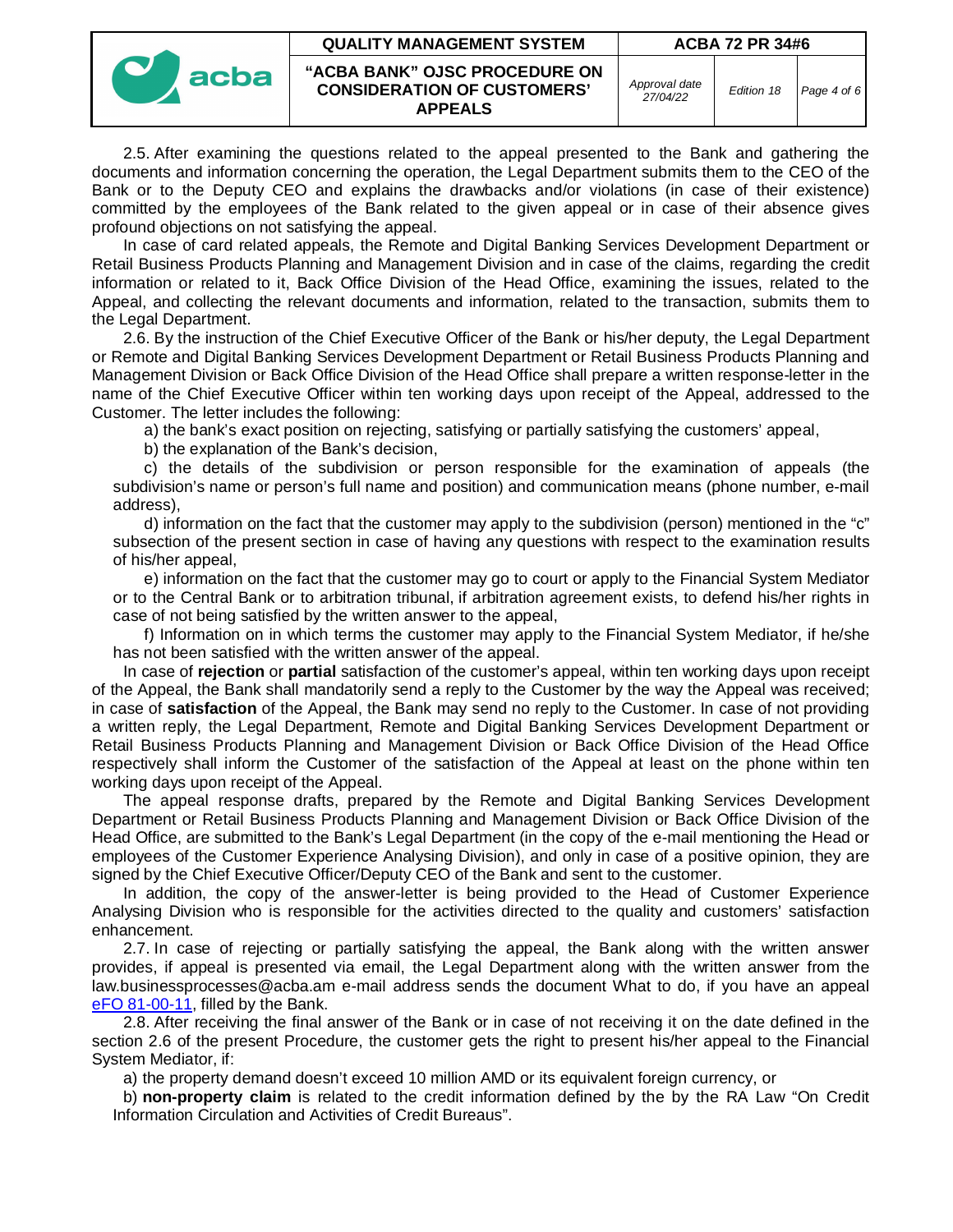**QUALITY MANAGEMENT SYSTEM ACBA 72 PR 34#6**



**"ACBA BANK" OJSC PROCEDURE ON CONSIDERATION OF CUSTOMERS' APPEALS**

*Approval date*

*27/04/22 Edition 18 Page 5 of 6*

#### **CHAPTER 3. THE EXAMINATION OF THE APPEALS PRESENTED TO THE BANK BY THE FINANCIAL SYSTEM MEDIATOR**

3.1. The Financial System Mediator sends the copy of appeal received from the customer to the Bank.

3.2. After receiving the letter from the Financial System Mediator, the CEO of the Bank or his deputy appoints it to the Head of the Legal Department. The letter received from the Financial System Mediator for information is addressed to the Head of Customer Experience Analysing Division. The Head of Legal Department, if necessary by involving the corresponding employees of interested subdivisions (in case the appeal is directed to the branch then also the branch manager), examines the submitted appeal in short terms, gathers and receives necessary interpretations, clarifications as well as documents and information required by the Financial System Mediator.

3.3. After examining the questions related to the appeal presented to the Bank and gathering the required documents and information, the Legal Department submits them to the CEO or to the Deputy CEO of the Bank and explains the drawbacks and/or violations (in case of their existence) committed by the employees of the Bank related to the given appeal or in case of their absence gives profound objections on not satisfying the appeal.

3.4. After receiving the appeal from the Financial System Mediator, the Head of the Legal Department by the instruction of the Bank's CEO or his Deputy within 14 working days prepares an answer-letter directed to the Financial System Mediator. In the letter the bank's exact position on rejecting, satisfying or partially satisfying the customer appeal is expressed. Explanations, clarifications and/or objections in a written form as well as other documents and information required from the Financial System Mediator related to the appeal are being attached to the answer letter. In addition, the copy of the answer-letter provided to the Financial System Mediator is being provided to the Head of Customer Experience Analysing Division.

3.5. The Financial System Mediator makes a decision after receiving the explanations of the Bank or within 24 working days after the completion of the term mentioned in the section 3.4 of the present Procedure. In case of difficulty of the deal, the Financial System Mediator may extend the twenty-four day period with additional 14 days.

3.6. At the instance of the sides or one of the sides or by its own initiative, the Financial System Mediator may invite the sides in order to get their oral explanations and clarifications.

3.7. Upon the request of the Financial System Mediator the Bank must cooperate with the latter in the terms defined by the law. In case of absence of such terms, the Bank must present documents, give explanations and clarifications, provide the Financial System Mediator with the materials at its disposal that are related to the appeal, even if the latter include banking, insurance or trade secrecy.

3.8. The decision making order and the sequence of activities on satisfying, partially satisfying or rejecting the customer's appeal by the Financial System Mediator is defined by the law.

## **CHAPTER 4. REGISTRATION OF CUSTOMER COMPLAINTS**

4.1. The registration of complaints is performed in a centralized procedure by the Customer Experience Analysing Division, for which the Legal Department, Remote and Digital Banking Services Development Department, Call Centre and Retail Business Products Planning and Management Division shall fill out the Report on complaints eFO 81-00-03 and send it to the Customer Experience Analysing Division on a monthly basis by the  $5<sup>th</sup>$  working day of the month, following the given month.

4.2. The Customer Experience Analysing Division summarizes the received complaints and sends the Summary report eFO 81-00-03 to the Compliance Maintenance and Assessment Division and to the Operatinal Risks Management Division on a quarterly basis by the 10<sup>th</sup> working day of the month, following the quarter.

4.3. The Legal Department, Remote and Digital Banking Services Development Department, Call Centre, Retail Business Products Planning and Management Division and Customer Experience Analysing Division shall complete Report on cases, containing reputation risk eFO 80-00-03 and submit it to the Operational Risks Management Division by the  $5<sup>th</sup>$  working day of the month, following the given month.